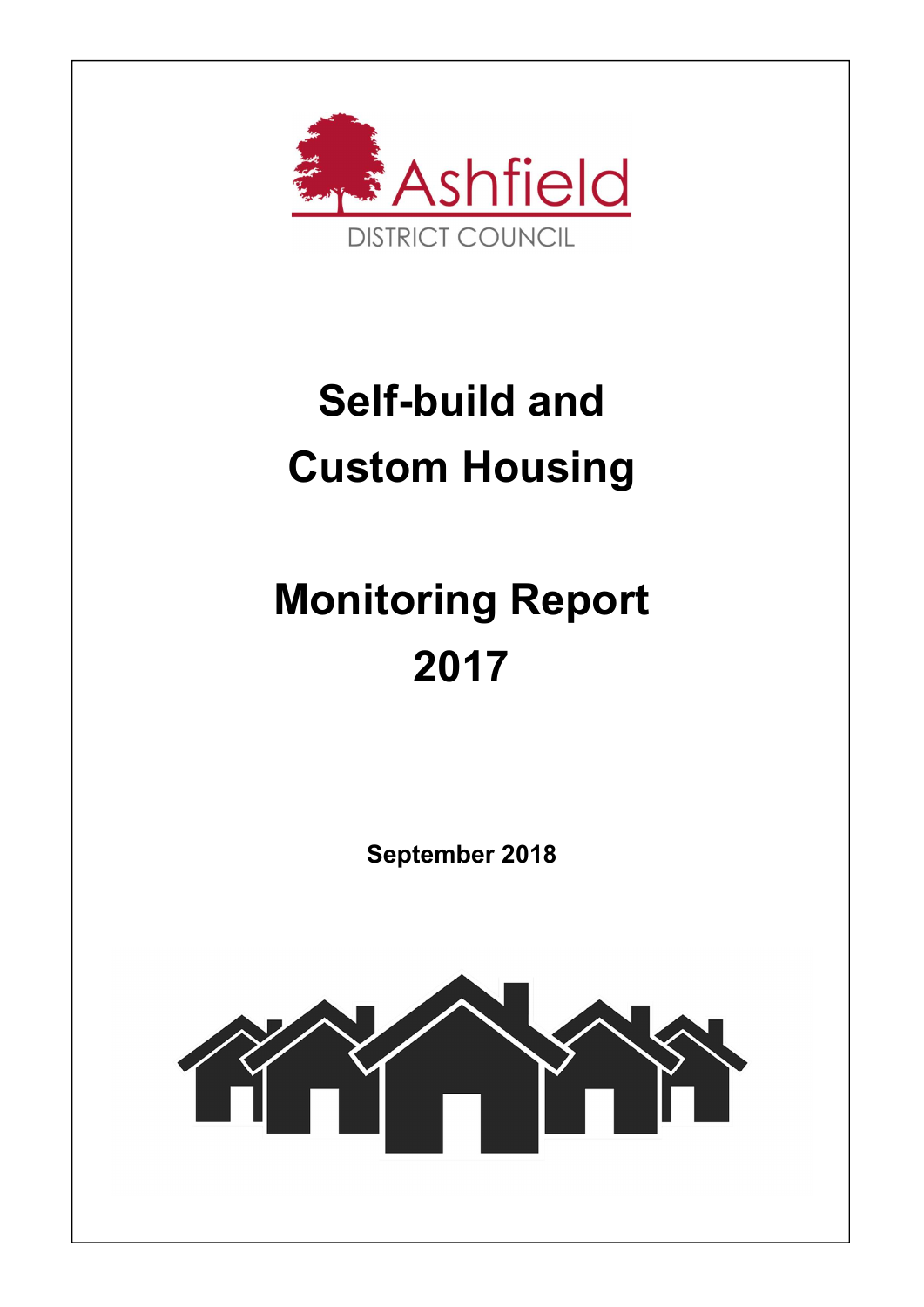#### 1.0 Introduction:

- 1.1 The Self-build and Custom Housing Act 2015 (as amended by the Housing and Planning Act 2016) places a duty on Local Authorities to keep a register of individuals and associations of individuals who wish to acquire serviced plots of land in their area for their own self-build and custom-build housing, and to publicise their register.
- 1.2 Ashfield District Council shares a joint register with Mansfield and Newark & Sherwood Districts, as they are within a shared housing market area. You can access the register, and further information, through the following link: https://www.ashfield.gov.uk/residents/planning-and-building-control/forwardplanning/self-build-register/
- 1.3 Furthermore, section 2A of the Self-build and Custom Housing Act 2015, places a duty on Local Authorities to give suitable development permission for enough serviced plots of land to meet the demand for self and custom build housing, as identified on its register, in a given base period. The second base period in relation to this is for those entered onto the register during the period 31th October 2016 to 30<sup>th</sup> October 2017. Local Authorities can only take into account development permissions that have been granted during each base period.
- 1.4 A development permission is considered suitable if it is development that could include self-build and custom housing.
- 1.5 Further guidance regarding the definition of serviced plots and how authorities should assess the land which is available to meet the demand, is provided in the Self-build and Custom Housebuilding section of the Planning Practice Guidance.
- 1.6 Unfortunately, the monitoring base period set out for self-build and custom housebuilding does not match the standard monitoring period for the Annual Monitoring Report, produced by the authority, which are based on financial years. Therefore coming forward, monitoring details for each base period, which ends in October, will be reported in the Monitoring Reports produced after the end of that financial year.

### 2.0 The Self-build and Custom Housing Register:

2.1 The Self-build and Custom Housebuilding Register was established in April 2016 and the first base period ran between  $1<sup>st</sup>$  April and  $30<sup>th</sup>$  October 2016. Future periods will run from 31<sup>st</sup> October until 30<sup>th</sup> October the followina vear.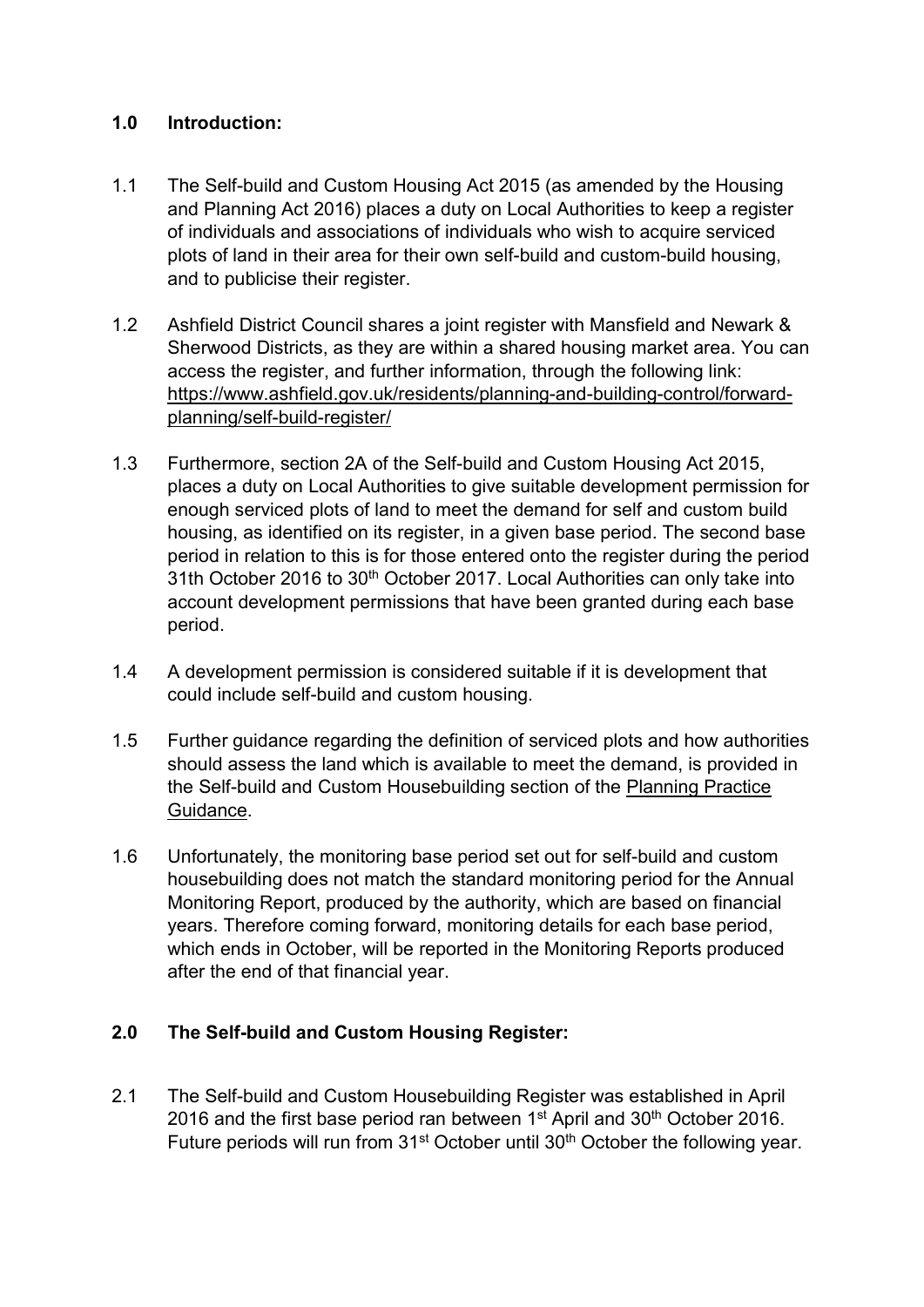Total demand should be assessed over 3 base periods, however as this is the first monitoring event, only one period can be considered this year.

2.2 The following headline data can therefore be provided:

| <b>Total Entries on Register</b>    | As at 30th Oct 2017 | 11             |
|-------------------------------------|---------------------|----------------|
| <b>Types Of Applicant</b>           |                     |                |
| As an individual or household       |                     | 9              |
| As a group/association              |                     | $\overline{2}$ |
| <b>Current Housing Tenure</b>       |                     |                |
| <b>Owner Occupied</b>               |                     | 9              |
| <b>Private Rented</b>               |                     | 1              |
| Living with Parents                 |                     | 1              |
| <b>Preferred Type of Dwelling</b>   |                     |                |
| Detached                            |                     | 5              |
| <b>Bungalow</b>                     |                     | $\overline{3}$ |
| Any type                            |                     | 1              |
| <b>Not Decided</b>                  |                     | $\overline{2}$ |
| <b>Preferred Number of Bedrooms</b> |                     |                |
| 2 bed                               |                     | 4              |
| 3 bed                               |                     | 1              |
| 4 bed                               |                     | 5              |
| 5 bed                               |                     | 3              |
| <b>Undecided</b>                    |                     | 1              |
| <b>General Location Preference</b>  |                     |                |
| <b>Hucknall Area</b>                |                     | 3              |
| <b>Kirkby Area</b>                  |                     | 4              |
| <b>Sutton Area</b>                  |                     | 1              |
| Rurals Area (Jacksdale, Selston     |                     | 5              |
| & Underwood)                        |                     |                |
| <b>Whole District</b>               |                     | 5              |

- 2.3 A total of 11 applicants have been accepted on to the register during the second monitoring period, with 9 individuals and 2 groups/associations registering interest. As this is a joint register, 9 individuals expressed an interest in self-build anywhere within the 3 Districts, and the remaining 2 individuals were only interested in self-build within this District. Those who have not registered an interest in Ashfield have not been included in the figures above.
- 2.4 It should be noted that the figures for general location preference are lower than the sum of plots required as 9 registered interest in any three districts. For the purpose of monitoring however, an expressed interest on the register, is recorded as 1 required plot.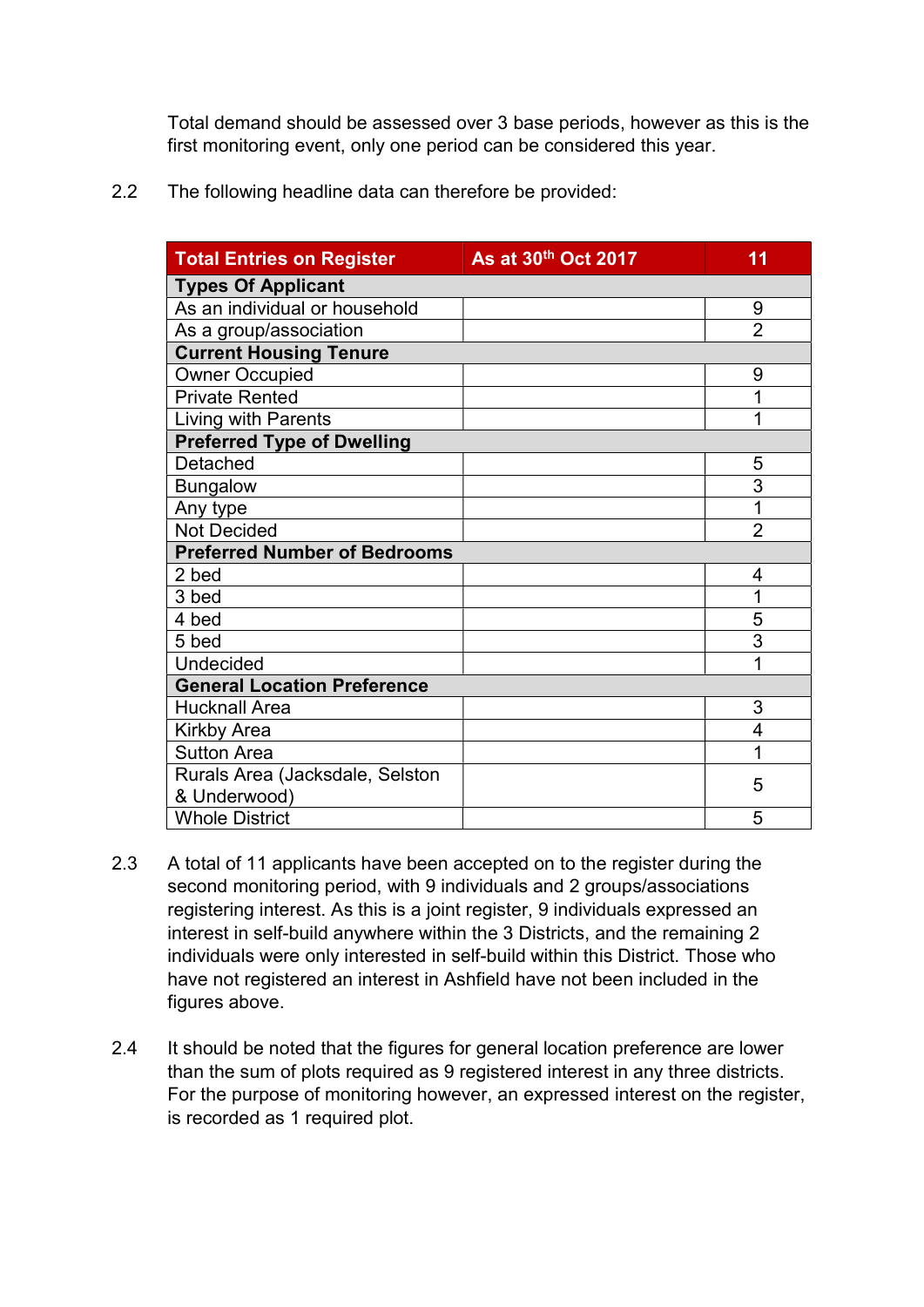#### 3.0 Duty to Grant Planning Permission:

- 3.1 As noted in paragraph 1.3 above, Local Authorities should give suitable development permission for enough serviced plots of land to meet the demand for self and custom build housing as identified on its register in a given period. Local Authorities have a period of 3 years from the end of the base period in which to do this.
- 3.2 A permission is regarded as suitable, if it is a permission in relation to a particular plot of land that could include self or custom housebuilding. There is no requirement for Local Authorities to disaggregate the supply to meet demand in specific parts of a Local Authority area.
- 3.3 For the purpose of assessing the supply to meet this duty, it is considered that small sites of 1-2 dwellings granted permission during the Monitoring period of 31<sup>st</sup> October 2016 to 30<sup>th</sup> October 2017, could be developed in whole or as part of a self-build or custom-build plot, and would therefore be considered suitable in accordance with planning policy guidance. Whilst plots on larger sites could come forward, it is more likely house builders would develop these plots before being offered to the market. Only where plots are specifically put forward for self-build or custom housebuilding on sites of 3 dwellings or more, will they be counted towards supply.
- 3.4 A total of 23 dwellings were granted permission on sites of 1 or 2 dwellings in 2016/17. Detail of all sites with permission are included within Appendix A of this report. The number of permissions grated within the Monitoring period are considered to be more than sufficient to meet the demand identified on the register during the first base period.
- 3.5 The duty required by Section 2A of the 2015 Self Build and Custom Housebuilding Act (as amended by the 2016 Housing and Planning Act) is therefore considered to have been met.